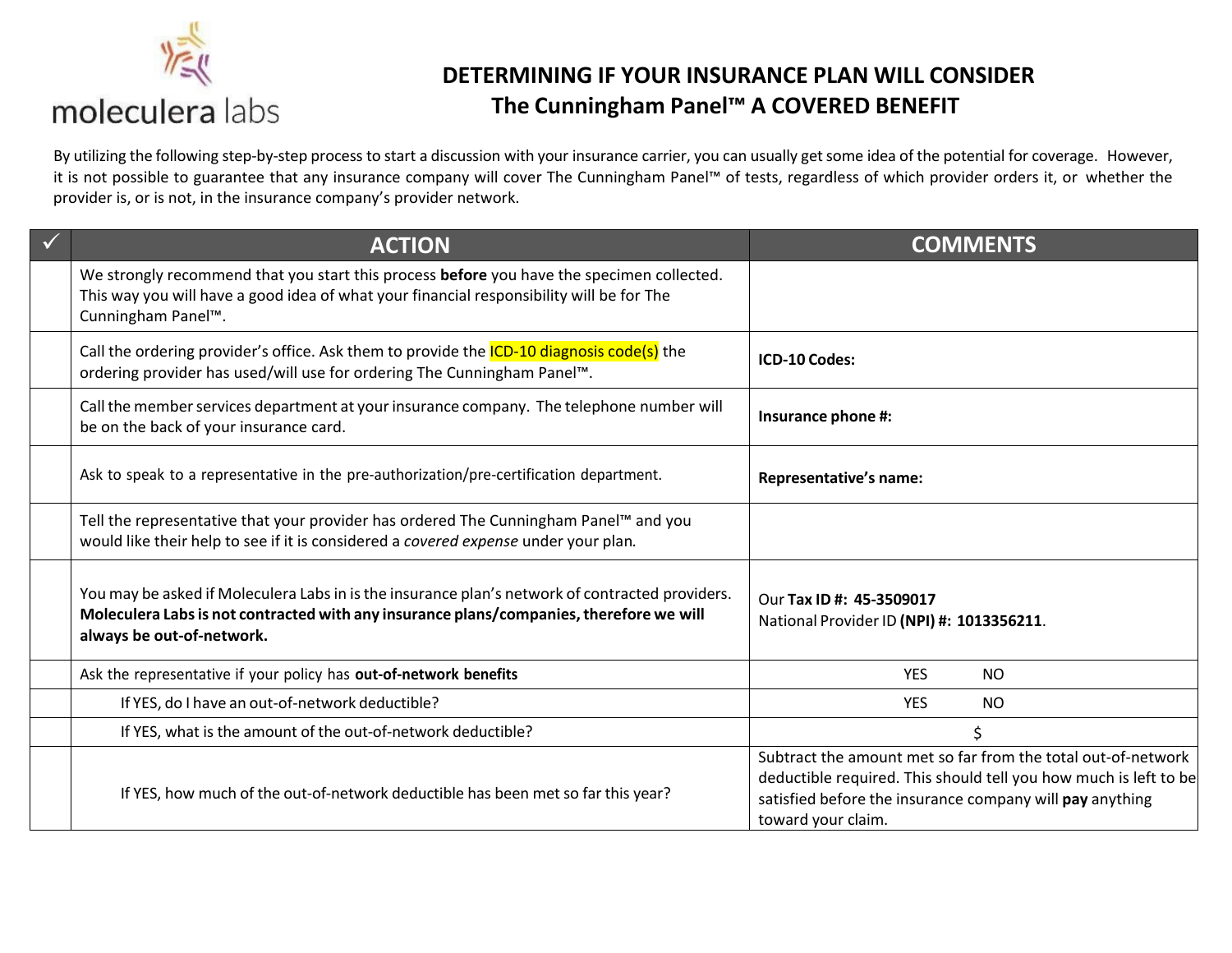| <b>ACTION</b>                                                                                                                                                                                                                                                                                                                                                                            | <b>COMMENTS</b>                                                                                                                                                                                                                                                                                                 |
|------------------------------------------------------------------------------------------------------------------------------------------------------------------------------------------------------------------------------------------------------------------------------------------------------------------------------------------------------------------------------------------|-----------------------------------------------------------------------------------------------------------------------------------------------------------------------------------------------------------------------------------------------------------------------------------------------------------------|
| If YES, ask what percentage of covered charges are paid under my out-of-network<br>benefits?                                                                                                                                                                                                                                                                                             | %                                                                                                                                                                                                                                                                                                               |
| Ask the representative of the insurance company to treat the testing as in-network<br>(sometimes called a "gap exception") since Moleculera Labs is the ONLY laboratory<br>that provides this testing.                                                                                                                                                                                   | See our website under Parent & Patient Resources for a link to a 'sole<br>provider' letter: http://www.moleculeralabs.com/sole-source-<br>attestation-document/).                                                                                                                                               |
| Provide the ICD-10 diagnosis codes you received from the ordering provider (see 2 <sup>nd</sup><br>step above)                                                                                                                                                                                                                                                                           |                                                                                                                                                                                                                                                                                                                 |
| Provide the CPT (Current Procedural Terminology) codes associated with The<br>Cunningham Panel <sup>™</sup> (provided on the right) $\rightarrow \rightarrow \rightarrow$<br>If the representative tells you "those are covered codes" don't stop there!<br>Ask the following essential questions:                                                                                       | 83520 x4 - Immunoassay for analyte $(545 x4 = 180)$<br>- Tissue culture for non-neoplastic disorders;<br>88230<br>lymphocyte (\$375)<br>- Cellular function assay involving stimulation and<br>86352<br>detection of biomarker (\$440)                                                                          |
| A. Are these codes covered when provided by any lab, or only an in-network lab?                                                                                                                                                                                                                                                                                                          | If you are told that these codes can be performed by an in-<br>network laboratory, explain that the codes are "methodology<br>codes." This means they describe how the test is done, not what is<br>being tested for. Moleculera Labs is the only laboratory in the world<br>that provides this panel of tests. |
| B. Do any of these codes required medical necessity review in order to be<br>considered a covered expense?                                                                                                                                                                                                                                                                               | If yes, ask the representative to request records from the ordering<br>provider.                                                                                                                                                                                                                                |
| C. Are these CPT codes covered for all ICD-10 diagnosis codes?                                                                                                                                                                                                                                                                                                                           | If not, ask, "under which diagnosis codes are these CPT codes<br>covered?"                                                                                                                                                                                                                                      |
| D. Are any of these codes considered experimental or investigational?                                                                                                                                                                                                                                                                                                                    | If yes, ask the representative what steps should be taken to obtain an<br>exception for your case.                                                                                                                                                                                                              |
| E. Does my insurance plan require a referral and/or authorization from my PCP<br>(primary care provider) for this test?                                                                                                                                                                                                                                                                  | If yes, request that your primary care provider submit the appropriate<br>request for coverage of your test.                                                                                                                                                                                                    |
| In order to determine whether (in their opinion) this test is medically necessary for the<br>patient's symptoms and condition, the insurance company representative may ask you<br>to obtain medical records from the ordering provider and submit those to them. If the<br>representative asks you to do this, be sure to obtain a fax number or address to submit<br>this information. | Fax $#$ :                                                                                                                                                                                                                                                                                                       |
| Keep careful notes of the date(s) of your call(s)                                                                                                                                                                                                                                                                                                                                        | <b>Call dates:</b>                                                                                                                                                                                                                                                                                              |